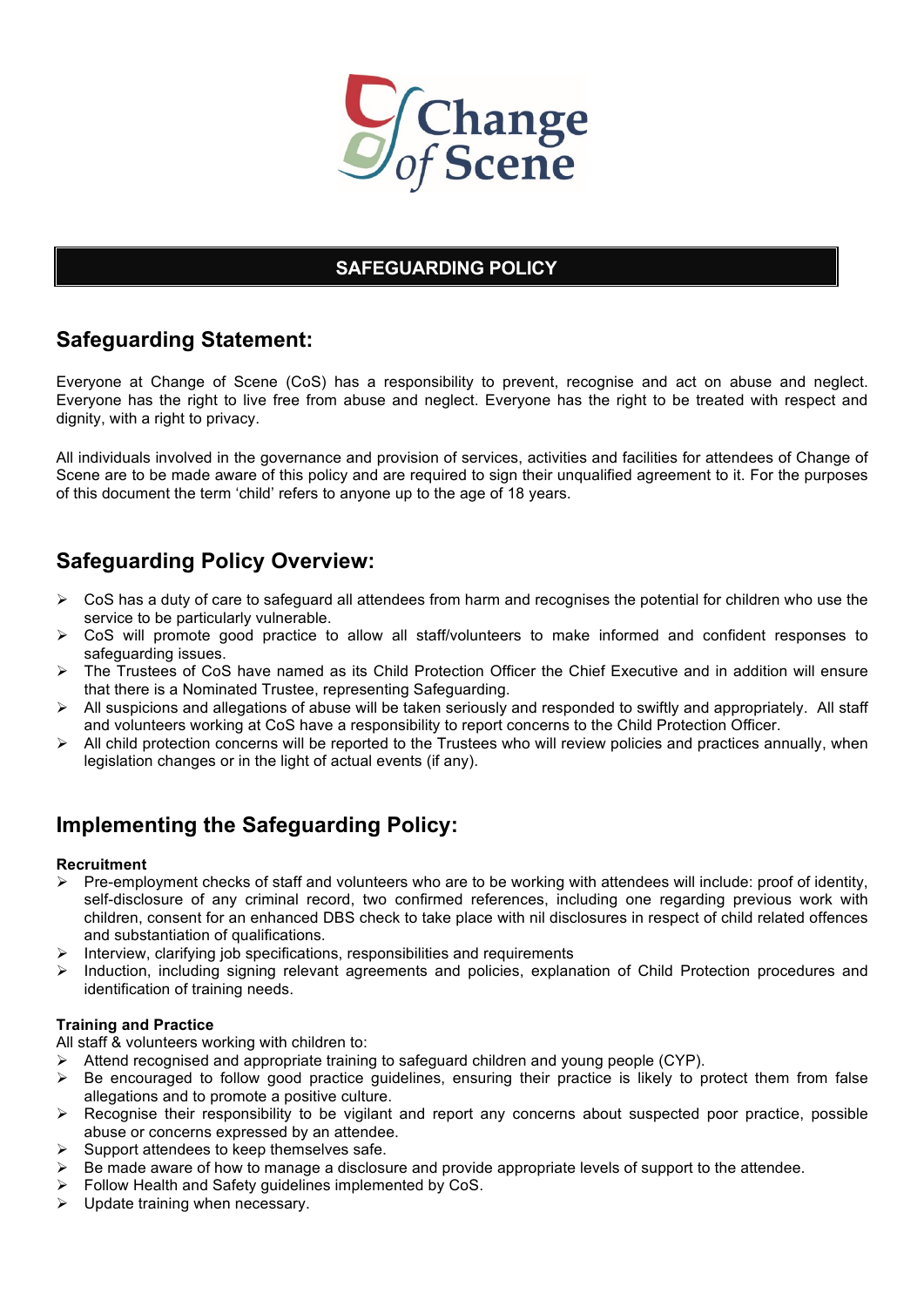#### **Information Sharing and Confidentiality**

- ! Every effort to be made to ensure that confidentiality is maintained for all concerned. Information should be handled and disseminated on a need to know basis only.
- ! Confidential information is to be stored in a secure place and accessed only by designated people.
- $\triangleright$  All employees and volunteers to be issued with CoS Confidentiality Policy and sign their agreement to abide by its content.
- $\triangleright$  CoS to make referrers aware of the need for information sharing in relation to safeguarding issues from the beginning of the referral process and throughout the CYP's attendance at CoS, including relevant disclosures of previous abuse, child protection plans and persons not allowed contact with the attendee.
- ! Good communication links established between CoS and all outside agencies, especially those in close contact with the attendees. Mutual expectations between CoS and outside agencies to share relevant information.

#### **Reporting Incidents, Concerns and Allegations**

- ! CoS will fully support anyone both inside or outside the Charity, who in good faith reports his/her concern(s) that an attendee is being abused, either when at CoS or elsewhere.
- Staff and volunteers are to report any incidents, concerns and allegations to the Child Protection Officer in writing the same day as they witness or become aware of an issue.
- ! Incidents involving an attendee being physically hurt, displaying unfamiliar behaviour, becoming unusually distressed, appearing to be sexually aroused by staff/volunteers/peers actions or misinterpreting the actions of same, should be reported to their parents and to the Chief Officer and then recorded appropriately.
- ! Concerns about poor practice by staff and/or volunteers will be pursued as misconduct issues by the Child Protection Officer and Nominated Trustee accordingly.
- Allegations and suspicions of abuse against staff or persons outside the Charity will be investigated in accordance with Change of Scene's Child Protection Policy and Procedure. The Child Protection Officer will notify the necessary authorities.
- $\triangleright$  Support will be provided to the attendee, family and staff/volunteer as necessary.

#### **Response to Bullying and Discrimination**

- ! Everyone, whatever their age, culture, disability, gender, language, racial origin, religious beliefs and/or sexual identity, have the right to protection from abuse and for their needs to be taken into account.
- Staff & volunteers will take all signs of bullying seriously.
- $\triangleright$  CoS' Anti-Bullying and Discrimination Policy to be followed in the event of an attendee being the victim of bullying or discrimination.
- $\triangleright$  A culture of openness and respect to be encouraged throughout the Charity to prevent discrimination and bullying at all levels.

#### **Use of ICT equipment**

All staff, trustees and volunteers are to sign that they will comply with CoS' Acceptable Use Policy for ICT Equipment and Personal Devices.

#### **Record Keeping and Documentation**

- $\triangleright$  In the event of accidents and incidents the relevant forms will be filled in and stored appropriately.
- $\triangleright$  Concerns about attendees are to be documented and shared with the necessary supporting agencies.
- $\triangleright$  Where record keeping is required as part of implementing a child protection plan, CoS will document necessary information and pass it to the designated support worker.
- $\triangleright$  Staff and key personnel working with CYPs will be made aware of how to accurately record data; including incidents, disclosures and longer-term record keeping.
- $\triangleright$  All documentation to be stored safely and confidentially.

#### **Prevention**

Change of Scene aims to create the conditions where abuse and neglect is prevented from occurring in the first place by:

- $\triangleright$  Operating a policy of zero tolerance of abuse and bullying.
- $\triangleright$  Empowering attendees to take responsibility for their own behaviour and supporting them to stay safe.
- $\triangleright$  Ensuring access to relevant information and training as well as qualified safeguarding support from senior staff.

#### **Reviewing and Updating**

The Safeguarding Policy and Procedure will be reviewed annually and updated in the event of legislation changes or in response to actual events, if necessary.

## **Types of Abuse**

**Physical abuse** is actual or likely physical injury. This includes the failure to prevent injury. Physical abuse can, result from acts of commission or omission on the part of others. It can cause pain, injury or impairment. It includes hitting,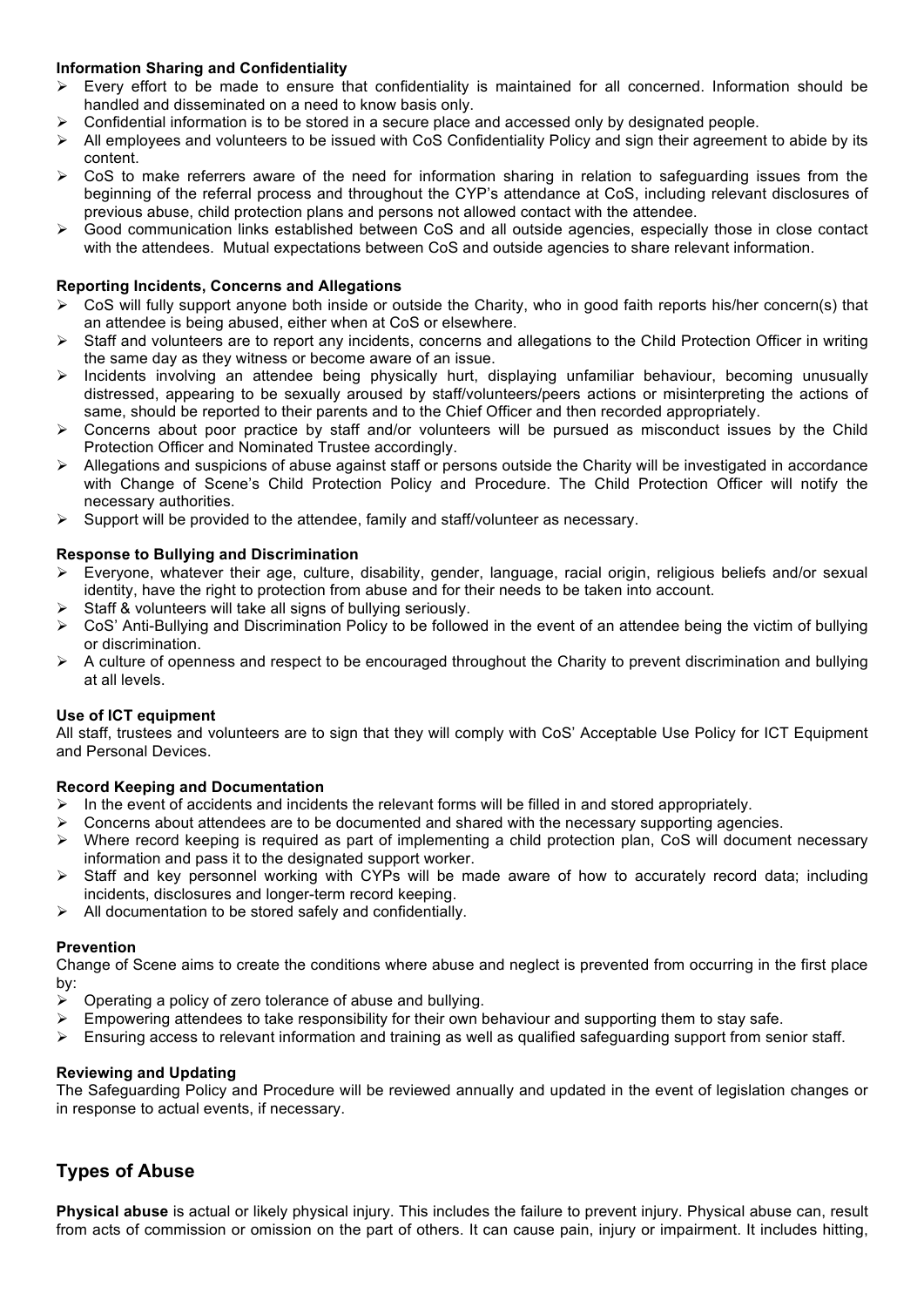slapping, pushing, kicking, biting & pinching, misuse of medication, restraint, inappropriate sanctions or when a parent or carer fabricates the symptoms of, or deliberately induces illness.

**Sexual abuse** includes rape and sexual assault or any sexual act to which consent has not been given, (by law, a minor who is over 16 can legally consent to sex if they have no learning disability or mental illness that will impede their choice. However, if this is with a person over 18 who is in a position of trust, the consent is void) or if pressure was applied to gain consent. Sexual abuse might also include exposure to pornographic materials or being made to witness sexual acts. It encompasses sexual harassment, non-contact abuse, female genital mutilation and sexual exploitation.

**Psychological and emotional abuse** includes threats of harm, controlling, intimidation, coercion, harassment, verbal abuse, isolation or withdrawal from services or supportive networks such as friends, family and organisations.

**Neglect** is the persistent failure to meet basic physical and/or psychological needs, likely to result in the serious impairment of the health and development of the person being cared for. Neglect may involve a parent or carer failing to:

- Provide adequate food, clothing, or shelter
- Protect from physical and emotional harm or danger
- Ensure adequate supervision (including the use of poor care-givers)
- Ensure access to appropriate medical care, treatment or education.

It also includes neglect of, or unresponsiveness to, basic emotional needs. This can apply to care given by a parent, other family member or member of staff/volunteer

**Financial or material abuse** includes theft, fraud, exploitation, pressure in connection with wills, property or inheritance or financial transactions. It includes the misuse or misappropriation of property, possessions or benefits.

**Discriminatory abuse** includes racist, sexist comments and those based on a person's disability. It can also involve forms of harassment, slurs or similar treatment.

**Radicalisation** Some children are at risk of being radicalised; adopting beliefs and engaging in activities which are harmful, criminal or dangerous.

### **Managing a Disclosure of Abuse**

If a child tells you about possible abuse:

- Listen carefully and stay calm
- Believe what the child is saying and take it seriously
- Note the main points carefully.
- Reassure the child that they have done the right thing;
- Give the child time to talk and do not probe, ask leading questions or put words into the child's mouth. Investigation is not your responsibility;
- Do not promise to keep secrets. All allegations of harm or potential harm must be acted upon;
- Explain to the child that information must be passed on, but only to those who need to know and inform them of to whom the matter will be reported.
- Do not investigate concerns or allegations yourself but report them immediately to the Safeguarding Officer.
- Make a detailed note of the date, time, place, what the child said and did but not what was said to them. Documentation should be passed on to the Safeguarding Officer.

### **Helpful Links:**

https://www.nspcc.org.uk/preventing-abuse/safeguarding/ NSPCC Helpline: 0808 800 5000 Childline:0800 111

This policy has been developed in accordance with the principles established by the Children Acts 1989 and 2004; the Education Act 2002, and in line with government publications: 'Working Together to Safeguard Children' 2015, Revised Safeguarding Statutory Guidance 2 'Framework for the Assessment of Children in Need and their Families' 2000, 'What to do if You are Worried a Child is Being Abused' 2015. The guidance also reflects, both 'Keeping Children Safe in Education' 2016, and Surrey Safeguarding Children Board SSCB Child Protection Procedures1